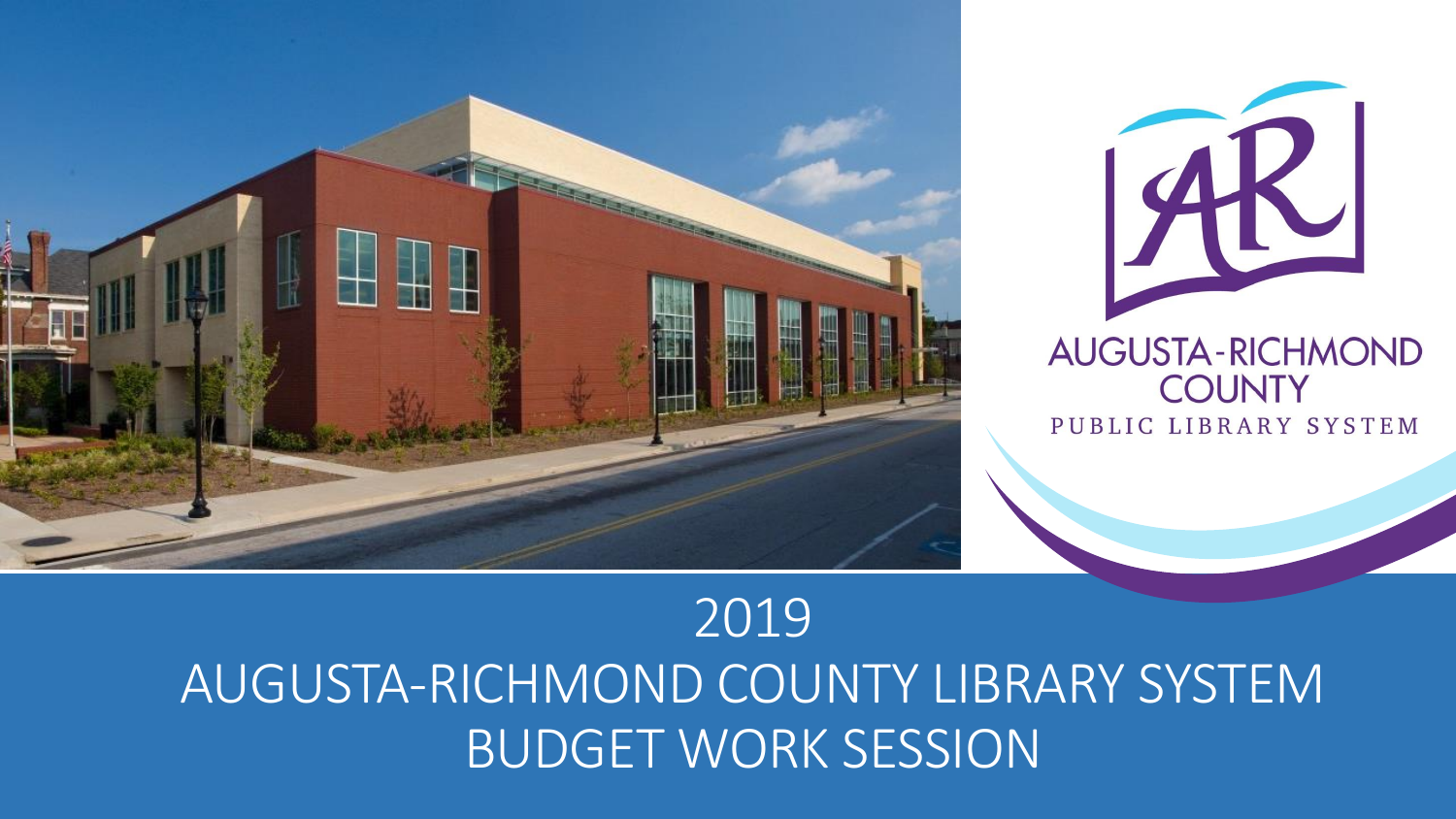

## THE BUILDING CHANGED BUT THE BUDGET DID NOT

FY19





**Budget: \$2,466,100**



**Budget: \$2,466,100**

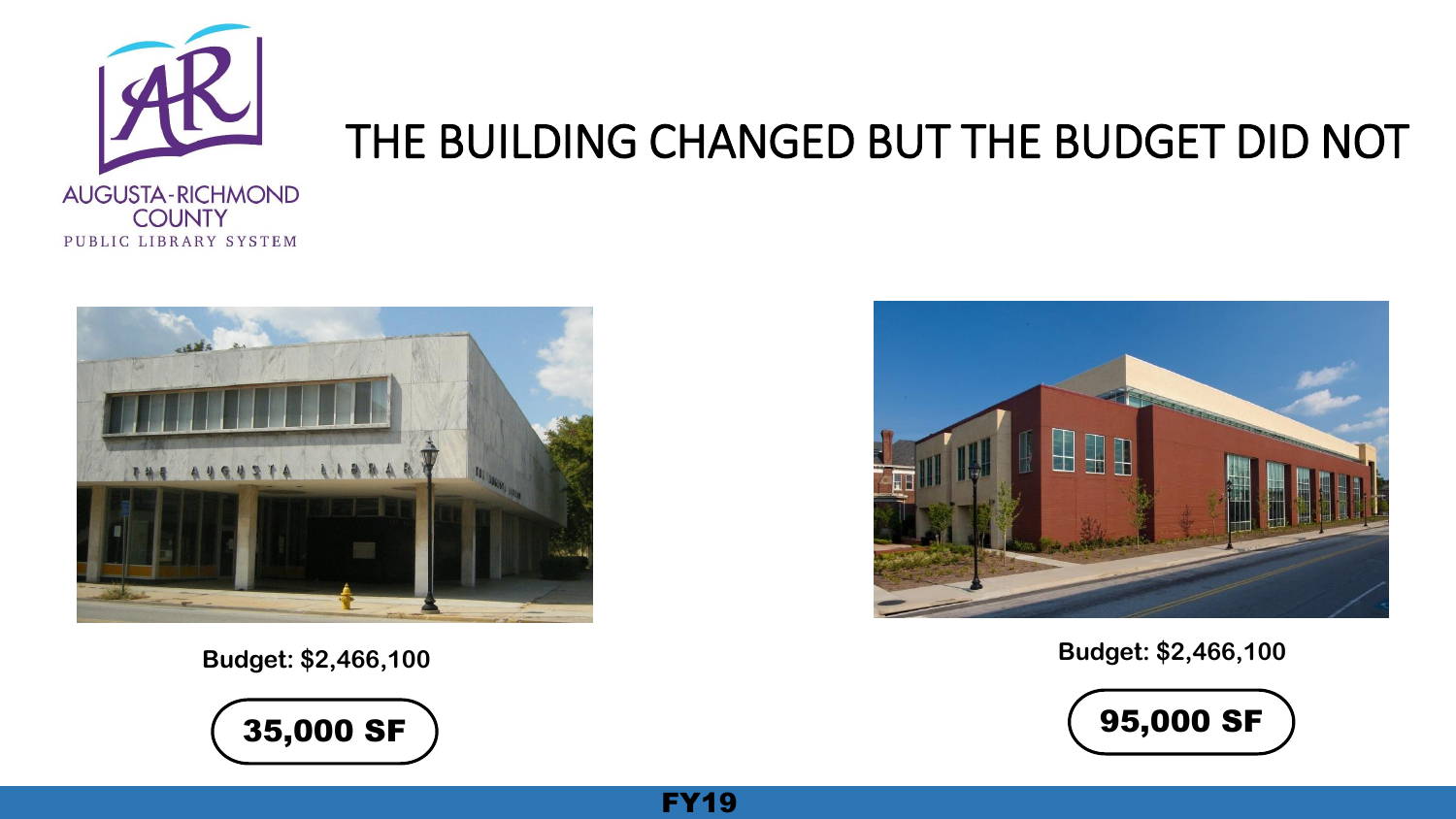## **AUGUSTA-RICHMOND COUNTY PUBLIC LIBRARY SYSTEM MISSION AND VISION STATEMENTS**

The initial sessions of the Strategic Planning process of the Augusta-Richmond County Public Library System (ARCPLS) included revising the current Mission Statement and developing a Vision Statement for the organization. The revised Mission Statement was approved by the Board of Trustees at the May 19, 2016 Board Meeting. A Vision Statement was also developed for approval by the Board of Trustees at the August 21, 2017 Board of Trustees Meeting.

## **MISSION STATEMENT**

Connecting the community to knowledge by providing information to people.

## **VISION STATEMENT**

The first choice for unlimited exploration.

## **TAGLINE** Enriching the Lives of the Community!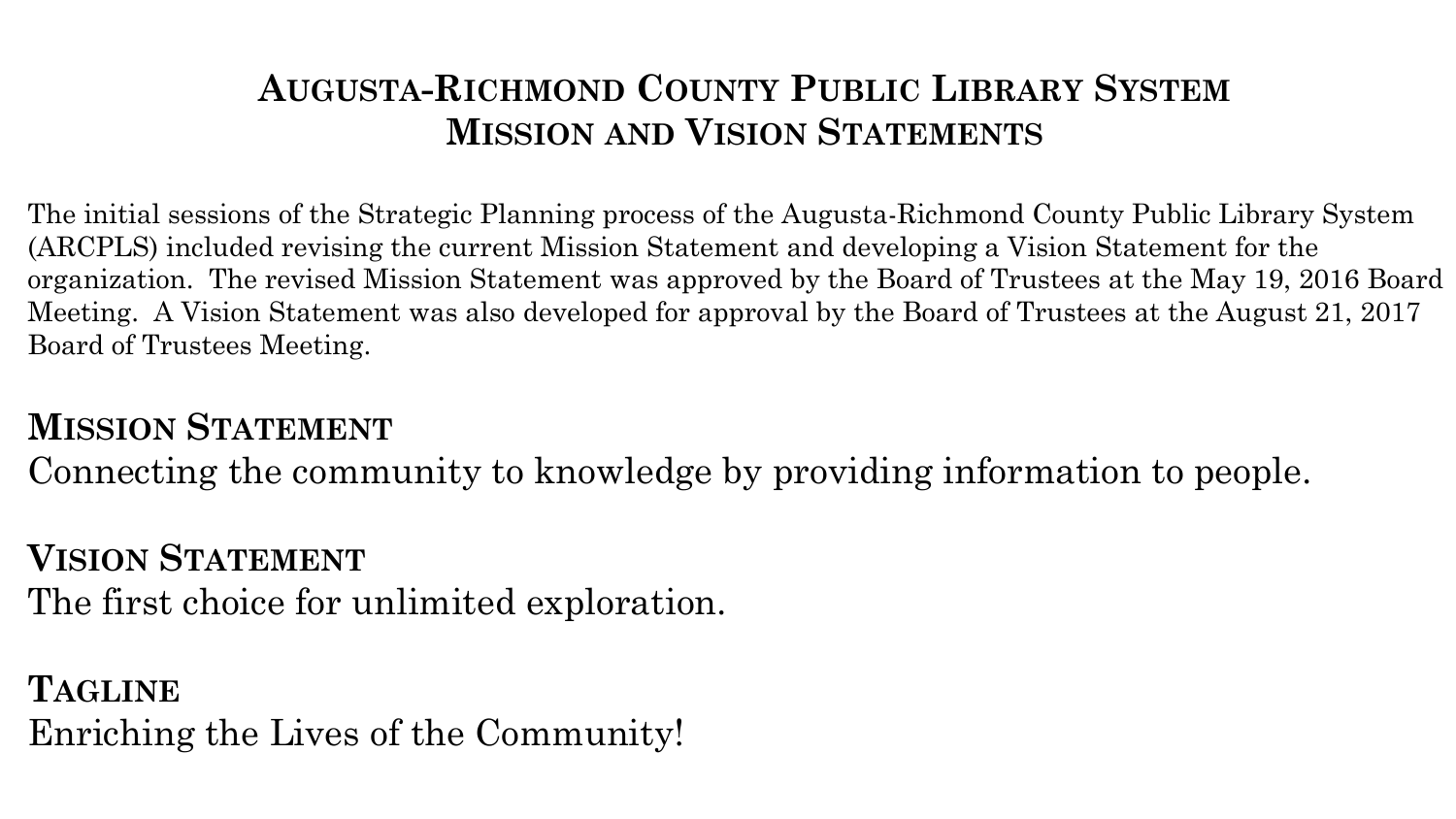## **ARCPLS is responsible for 6 major patron/community functions:**

1. Lifelong learning Center-addresses the desire of people for self-directed growth and development opportunities

2. Technical Enterprise- Offers trending technologies, citizen training services for all of their informational needs and links them to the global information network

3. Community Cultural Center -Through exhibits, programs, inter-agency activities and facilities, serve as an important link for all citizens

4. General Business Center and Career Information Center- meets patron needs for information and answers questions on a broad array of topics related to personal life, school, work, entrepreneurship, personal finance and employment opportunities.

5. Current Topics and Title Center- satisfies the community's appetite for information about popular cultural trends and their desire for satisfactory recreational experiences.

6. Center for Design and Creation- Ensures Richmond County residents have access to training tools needed to create media, design other artistic materials, and express themselves creatively.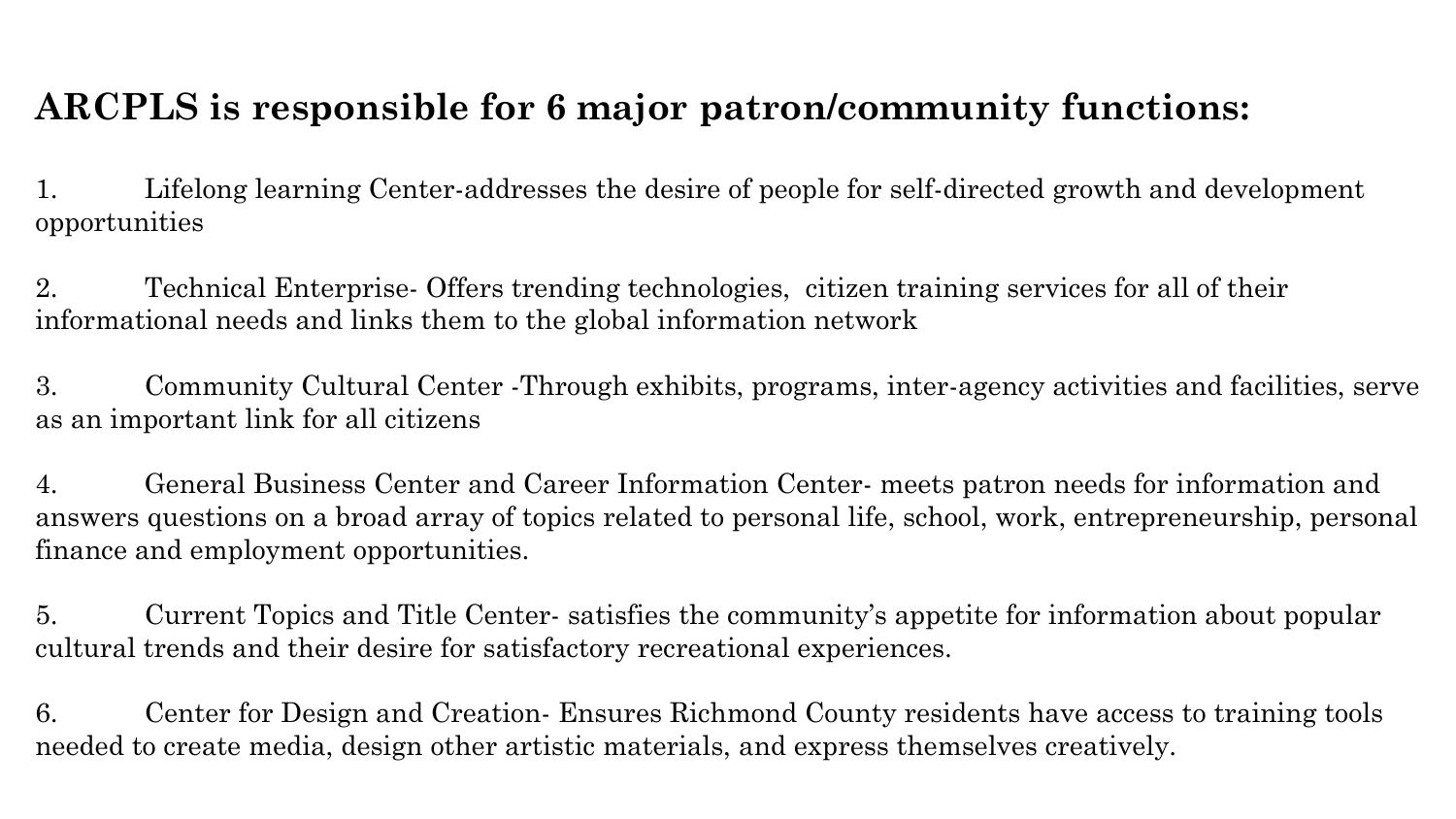The offerings that ARCPLS provides to its patrons goes far beyond the availability of books and magazines. Guest speakers, special events, outreach, community service and other training experiences, as well as visual media such as DVD's and Blue-Ray also available at all six (6) locations in the system.

We are on the cutting edge of virtual librarianship as the system in the metropolitan Augusta area that services the online-only patron through Georgia Download Destination (GADD). This allows a PINES patron registered through our system to only visit our locations once every 24 months to update their card status, but to conceivable download e-books, audiobooks, streaming media and other digital options as often as daily. There is anecdotal evidence suggesting PINES patrons living within the geographical areas of other library systems have chosen to register with ARCPLS to take advantage of this service, this includes patrons who live outside of the state of Georgia and pay the \$25.00 annual membership fee.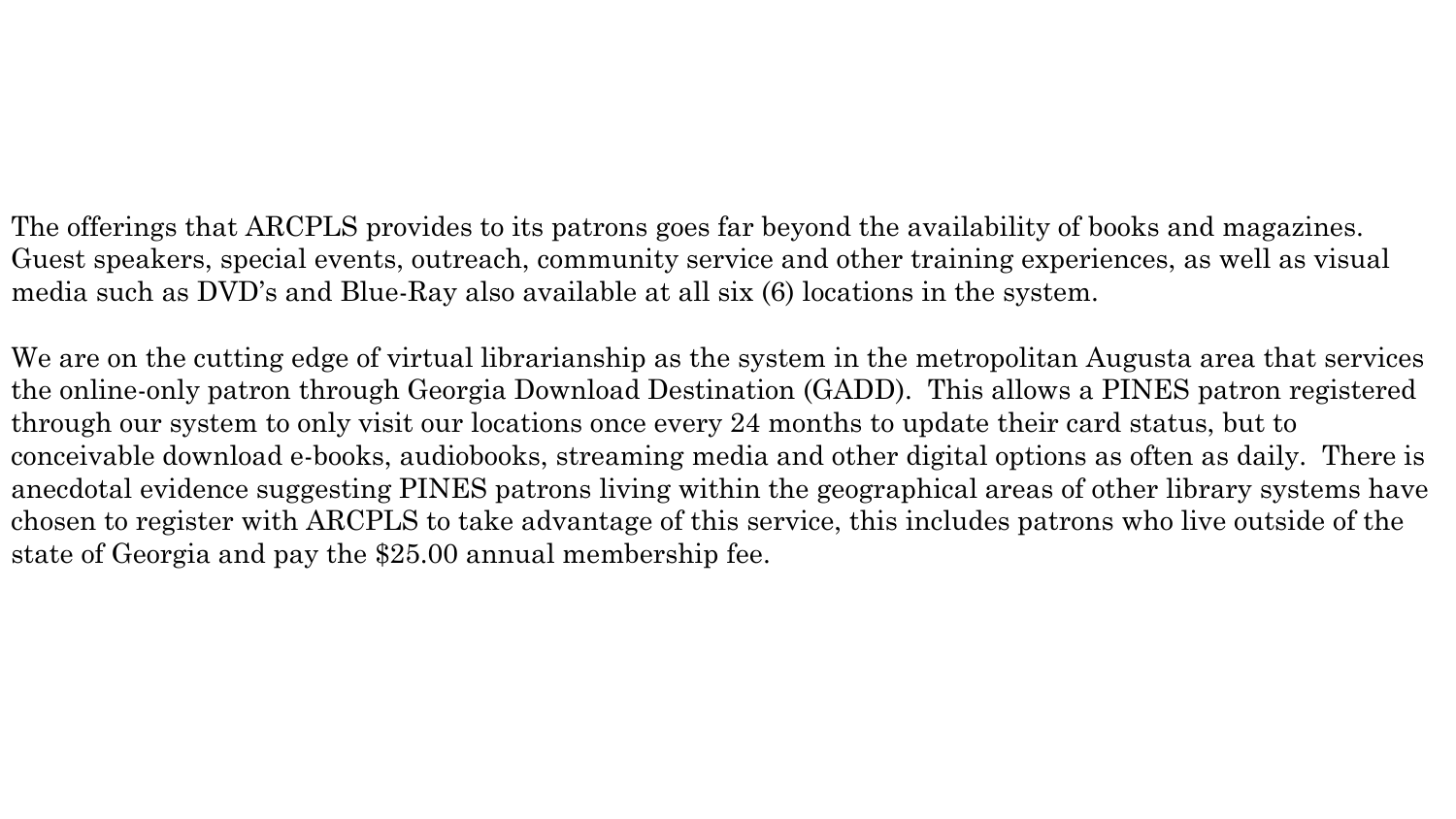Having received no substantial increase in funding from Richmond County since around 2009, ARCPLS has continued to prevail despite this challenge. However, there are four (4) major financial strains currently threatening our potential effectiveness and growth:

- staffing
- library materials
- building maintenance/repairs
- outdated technology equipment and servers

Cuts made to these services have effected all areas of the library and directly impact the ability to serve patrons in the ways that are most needed during troubled times. By straining staff and reducing available resources, the library is being put in a position making it less able to adapt to the evolving needs of our dynamic the community.

A specific example is found in the cuts to operating hours enacted a few years back at the Headquarters Library which lost 4 additional hours per week (16 per month) while branches lost 2 hours per week (8 per month).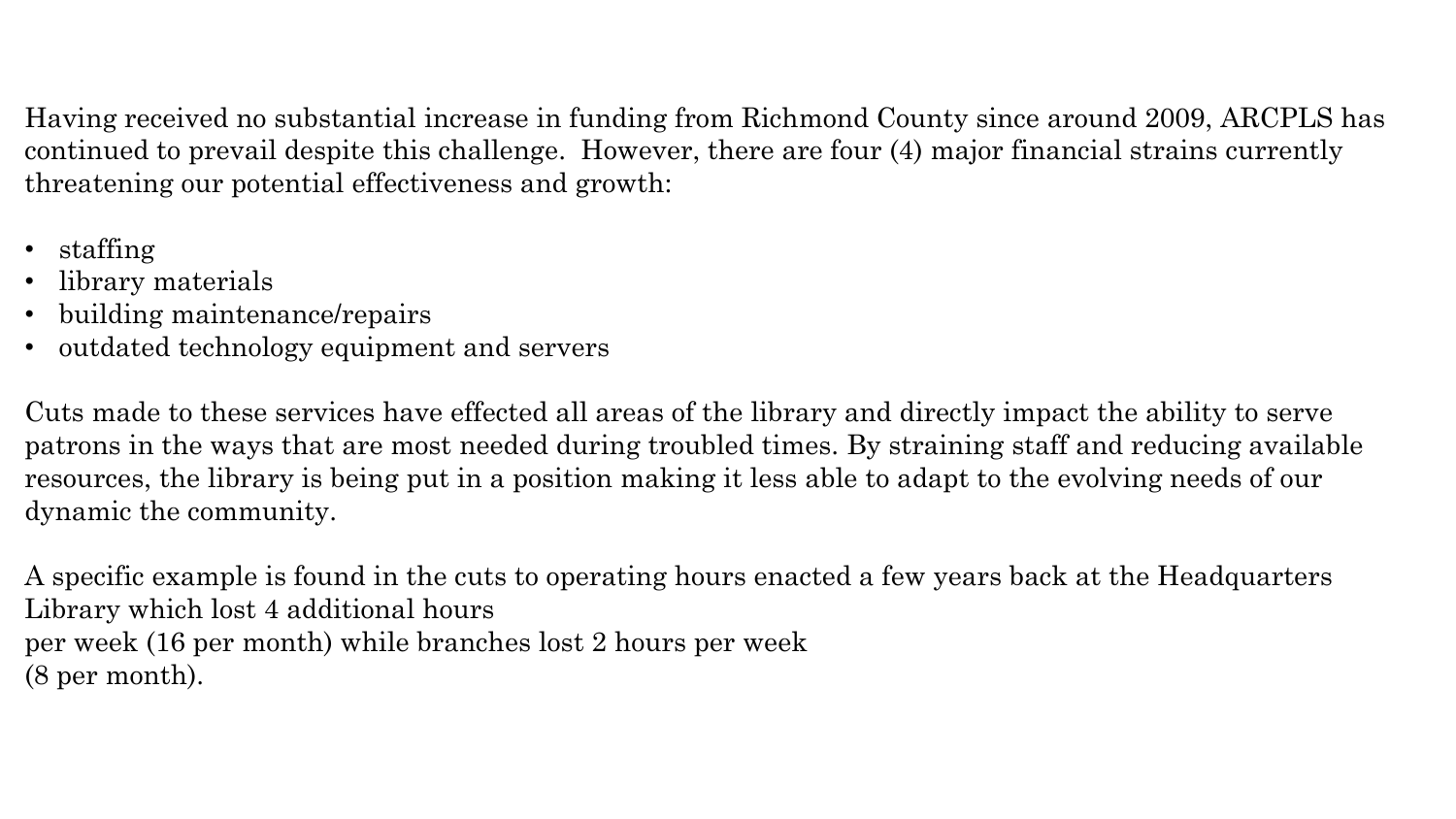#### **SPECIFIC, PRESSING FINANCIAL CHALLENGES FACING ARCPLS**

• Increase from a 35,000 sq. ft. to a 95,000 sq. ft. Headquarters Library facility in 2010 resulting in associated increased operating expenses in every financial category.

• Monthly utilities increased from \$3500 in the old building to \$14,000.

- State Health Insurance- ARCPLS pays \$843 per person every month, over \$29,375 total yearly cost is 352,500.
- TRS employer's portion will increase from 14.26% in 2017 to 17.46% in 2018 and 20.20% in 2019. ARCPLS pays over \$25,000 per month for the staff retirement fund. FY 2018 cost was \$300,000. FY 2019 cost average \$ 31,000 per month and 372,000 per year.

• The library is currently understaffed according to Georgia Public Library Service Standards (GPLS). This was outlined in last year's Budget Work Session handout.

• The library no longer contracts with a janitorial service as it costed \$60,000 a year in 2015. Maintenance at locations is suffering as a result.

• The Headquarters, Maxwell, Diamond Lakes and Wallace libraries have roof leaks and high traffic carpet areas in most branches need to be replaced.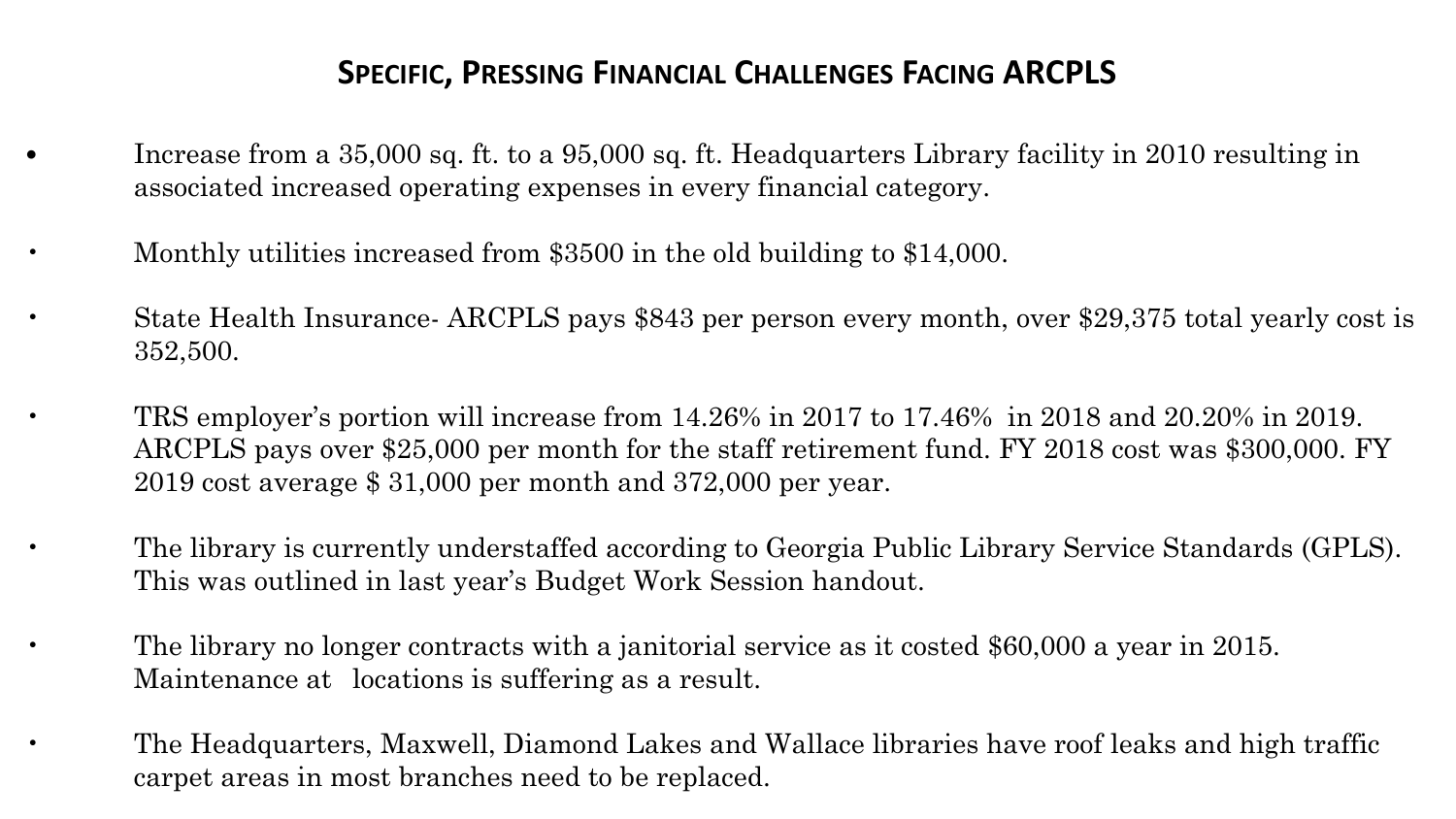#### **SPECIFIC, PRESSING FINANCIAL CHALLENGES FACING ARCPLS**

- Unexpectedly high Stormwater bills for all locations that are still being reviewed for reduction.
- GPLS funding for the purchase of new materials has been drastically reduced to only \$51,000 annually.
- New outdoor signage is needed for three branches (AB, MB and WB).
- Appleby Branch needs to be renovated and brought into ADA compliance. This must include some type of elevator for seniors and the physically challenged.
- According to RCO Risk Management, the sprinkler system at the Headquarters Library should be serviced quarterly as per their contractor, FM Global. Currently, ARCPLS performs these maintenance tests every six months due to the cost and manpower involved.
- Old lighting needs to be updated with more cost-efficient LED bulbs that are also healthier for reader's eyes.
- Unexpected new HVAC control system at a cost of \$67,000 was required for the Diamond Lakes Library.
- Mandatory financial audit report \$8,000 \$8,500 per year.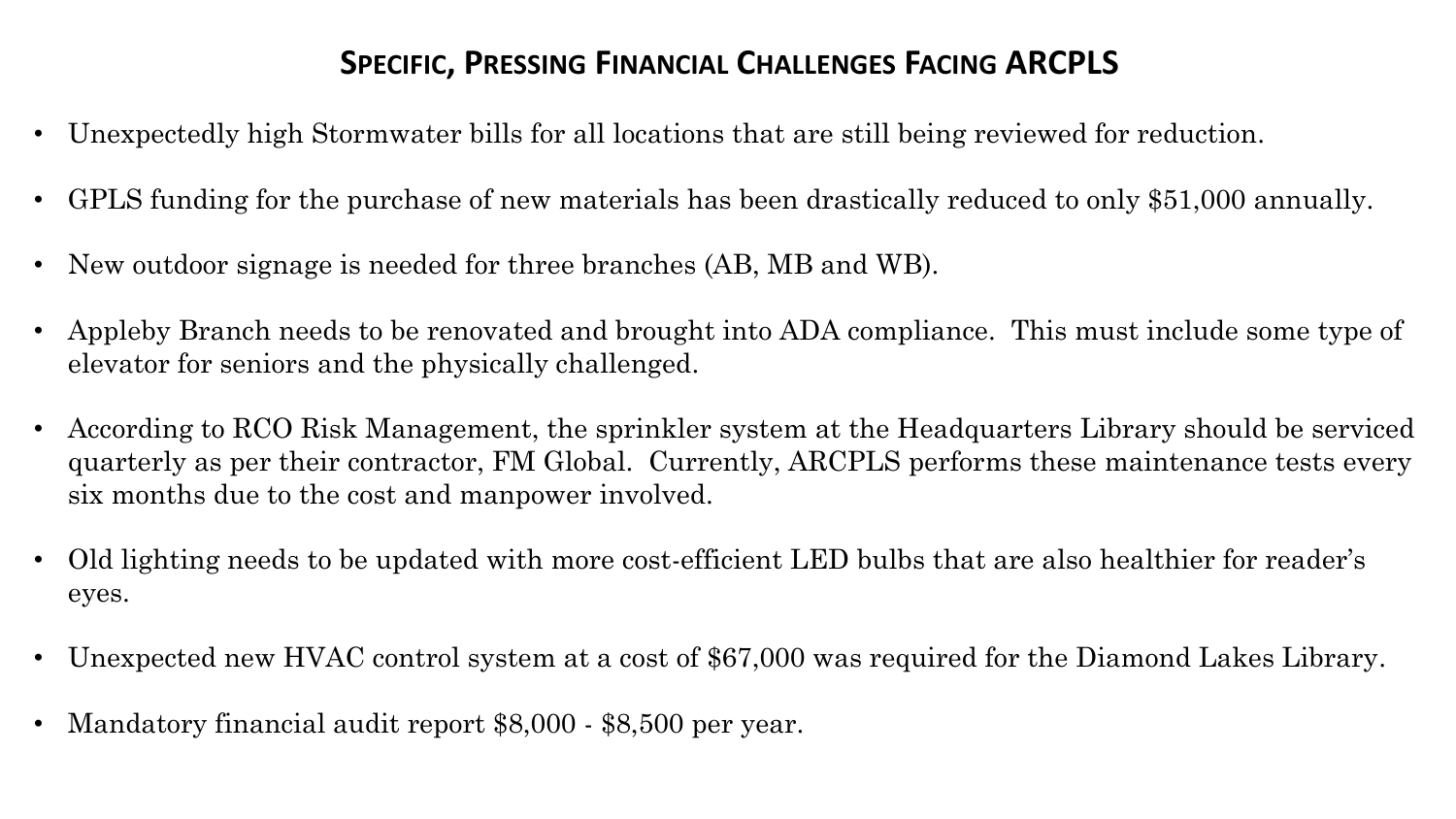Thank you for your time today. Please consult the attached additional material and feel free to contact Library Administration with further questions. As a cohesive group consisting of employees, Board members, Friends of the Augusta Library (FOAL) and other valued stakeholders united to ensure the success of the Augusta-Richmond County Public Library System, we look forward to serving and making proud the administration, elected officials, valued citizens and visitors of Richmond County, Georgia.

#### ATTACHED DOCUMENTATION:

- FY 2016 Annual Report
- $\checkmark$  Strategic Plan

# **ARCPLS ADMINISTRATIVE TEAM**

Director: Mashell Fashion Assistant Director: Kristin White Head of Public Services: Russell Liner Head of Technical Services: Jennie Feinberg Children's Librarian: Carrie Koerber Systems Administrator: Benjamin Dudley Outreach Librarian: Erin Prentiss Circulation Manager: Vacant Genealogy and Local History Librarian: Tina Monaco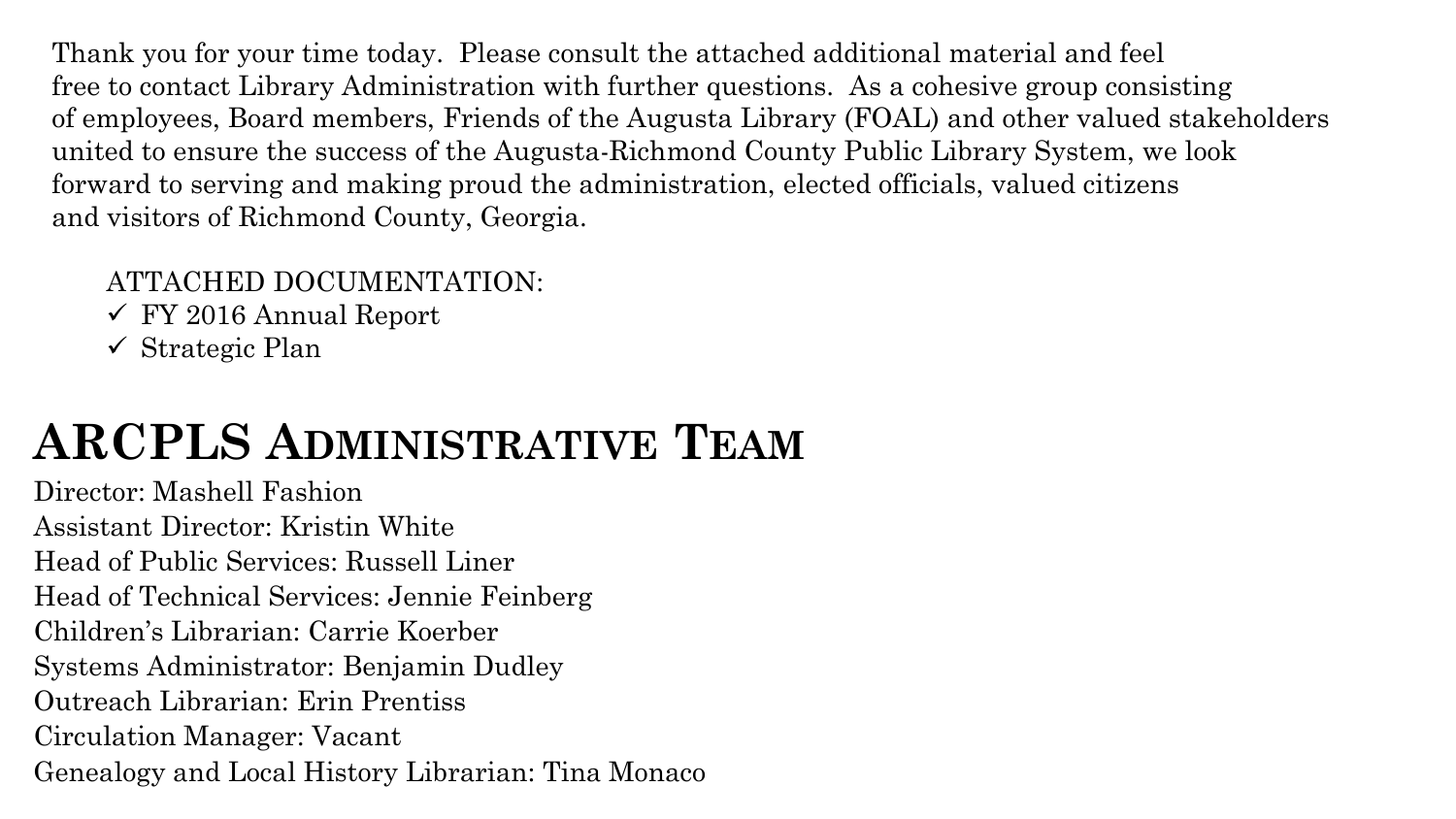# LOCAL FUNDING CHALLENGES



FY19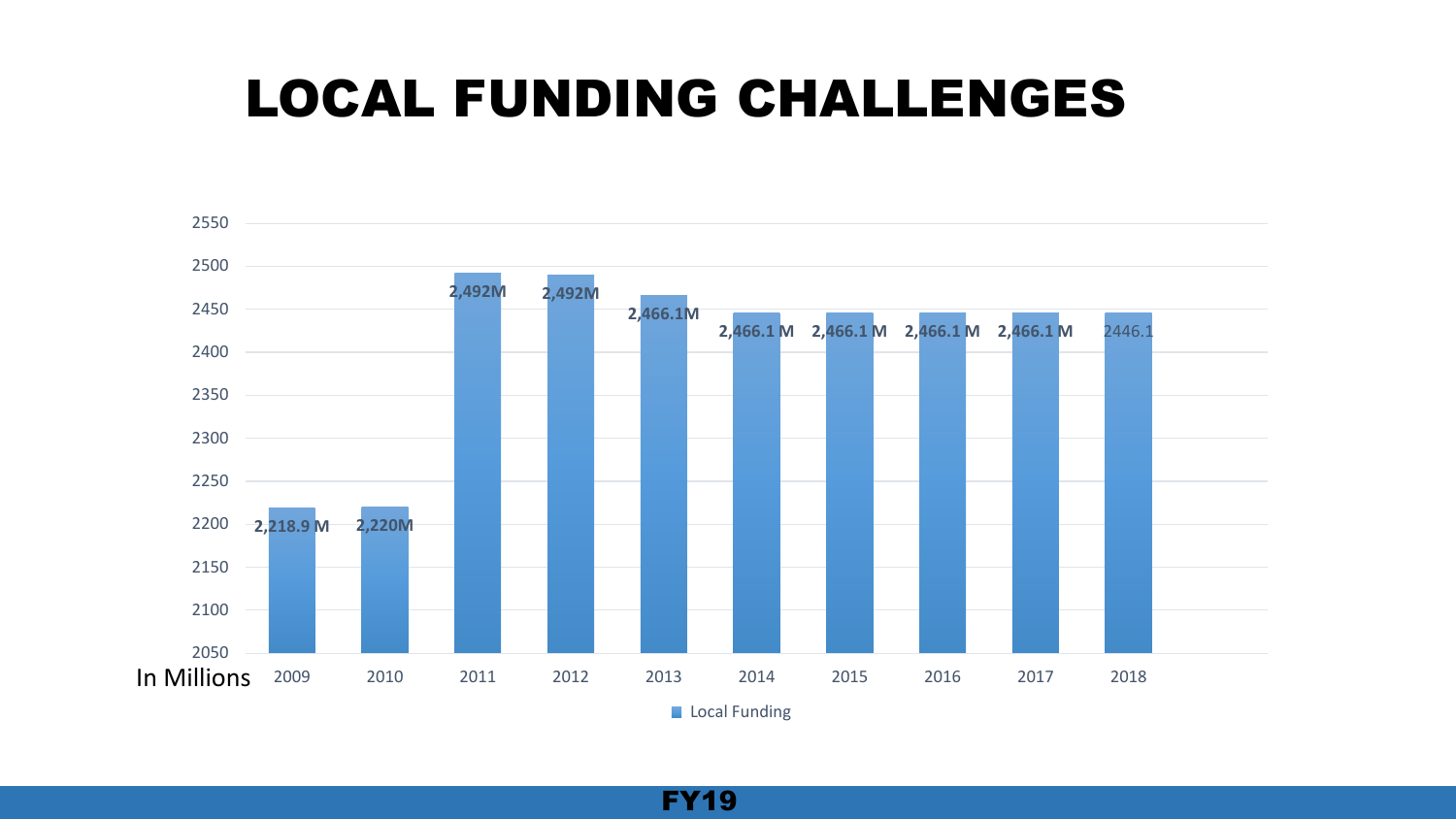# YOUR PUBLIC LIBRARY

# **6 Branches**

**(Headquarters, Friedman, Wallace, Diamond Lakes, Appleby, Maxwell)**

> Full-time Library Staff **36** 24 Part-time Library Staff

State Certified Public Librarians **10**



FY19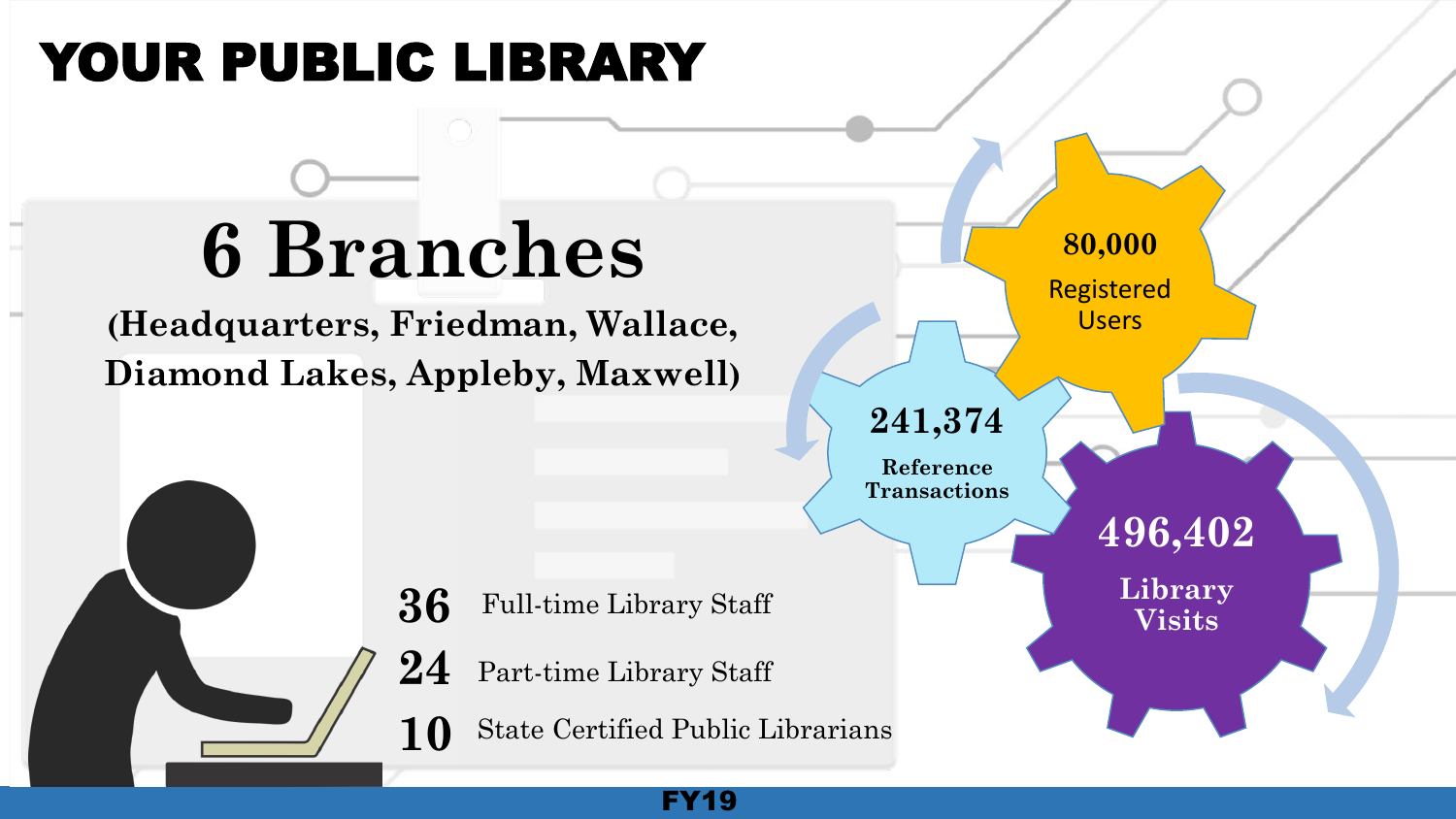| <b>Compensation Study</b> |                          |                               |                       |
|---------------------------|--------------------------|-------------------------------|-----------------------|
| <b>Library Increases</b>  |                          |                               |                       |
|                           | Original<br>Disbursement | Classification<br>Corrections | Vacancies / New Hires |
| $1.5\%$ COLA              | \$15,671.34              | \$1,674.64                    | \$0.00                |
| Cost to Min.              | \$62,084.74              | \$27,107.54                   | \$108,469.18          |
| Longevity                 | \$13,690.95              | \$187.70                      | \$0.00                |
| <b>Totals</b>             | \$91,447.03              | \$28,969.88                   | \$108,469.18          |
| <b>Grand Total</b>        |                          |                               | \$228,886.09          |